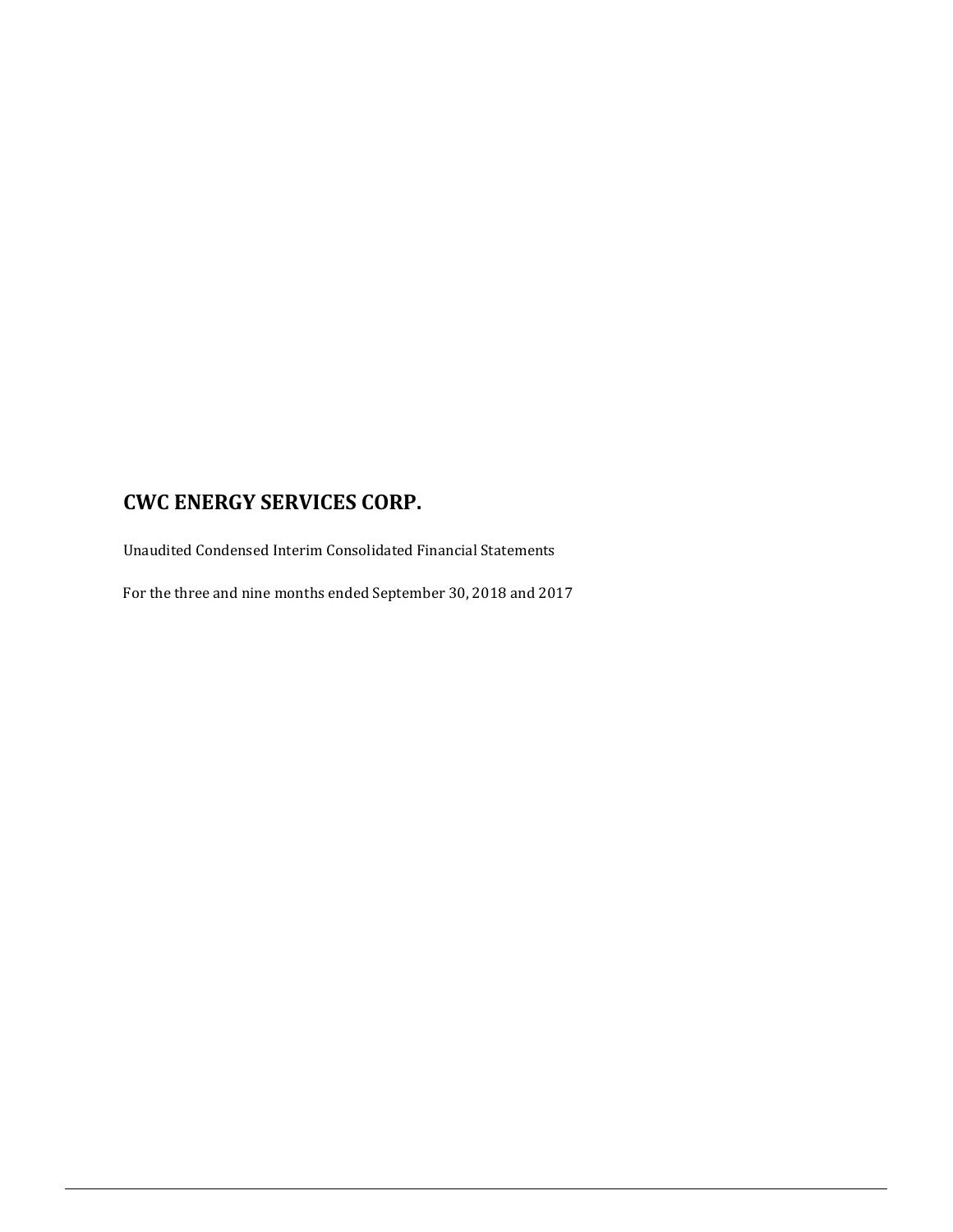### **CWC ENERGY SERVICES CORP. CONSOLIDATED STATEMENTS OF FINANCIAL POSITION**

(unaudited)

|                                          |                | September 30, | December 31,  |
|------------------------------------------|----------------|---------------|---------------|
| Stated in thousands of Canadian dollars  | Note           | 2018          | 2017          |
| <b>ASSETS</b>                            |                |               |               |
| Current                                  |                |               |               |
| Cash                                     |                | \$<br>154     | \$<br>95      |
| Accounts receivable                      |                | 28,205        | 30,119        |
| Prepaid expenses and deposits            |                | 1,663         | 1,531         |
|                                          |                | 30,022        | 31,745        |
| Property and equipment                   | 5              | 227,462       | 232,190       |
| Intangibles                              |                | 191           | 419           |
|                                          |                | \$<br>257,675 | \$<br>264,354 |
| <b>LIABILITIES</b><br>Current            |                |               |               |
| Accounts payable and accrued liabilities |                | \$<br>10,553  | \$<br>12,202  |
| Current portion of long-term debt        | 6              | 885           | 176           |
|                                          |                | 11,438        | 12,378        |
| Deferred tax liability                   |                | 15,533        | 15,823        |
| Long-term debt                           | 6              | 45,509        | 49,634        |
|                                          |                | 61,042        | 65,457        |
| <b>SHAREHOLDERS' EQUITY</b>              |                |               |               |
| Share capital                            | $\overline{7}$ | 265,157       | 266,720       |
| Contributed surplus                      |                | 10,393        | 8,609         |
| Deficit                                  |                | (90, 355)     | (88, 810)     |
|                                          |                | 185,195       | 186,519       |
|                                          |                | \$<br>257,675 | \$<br>264,354 |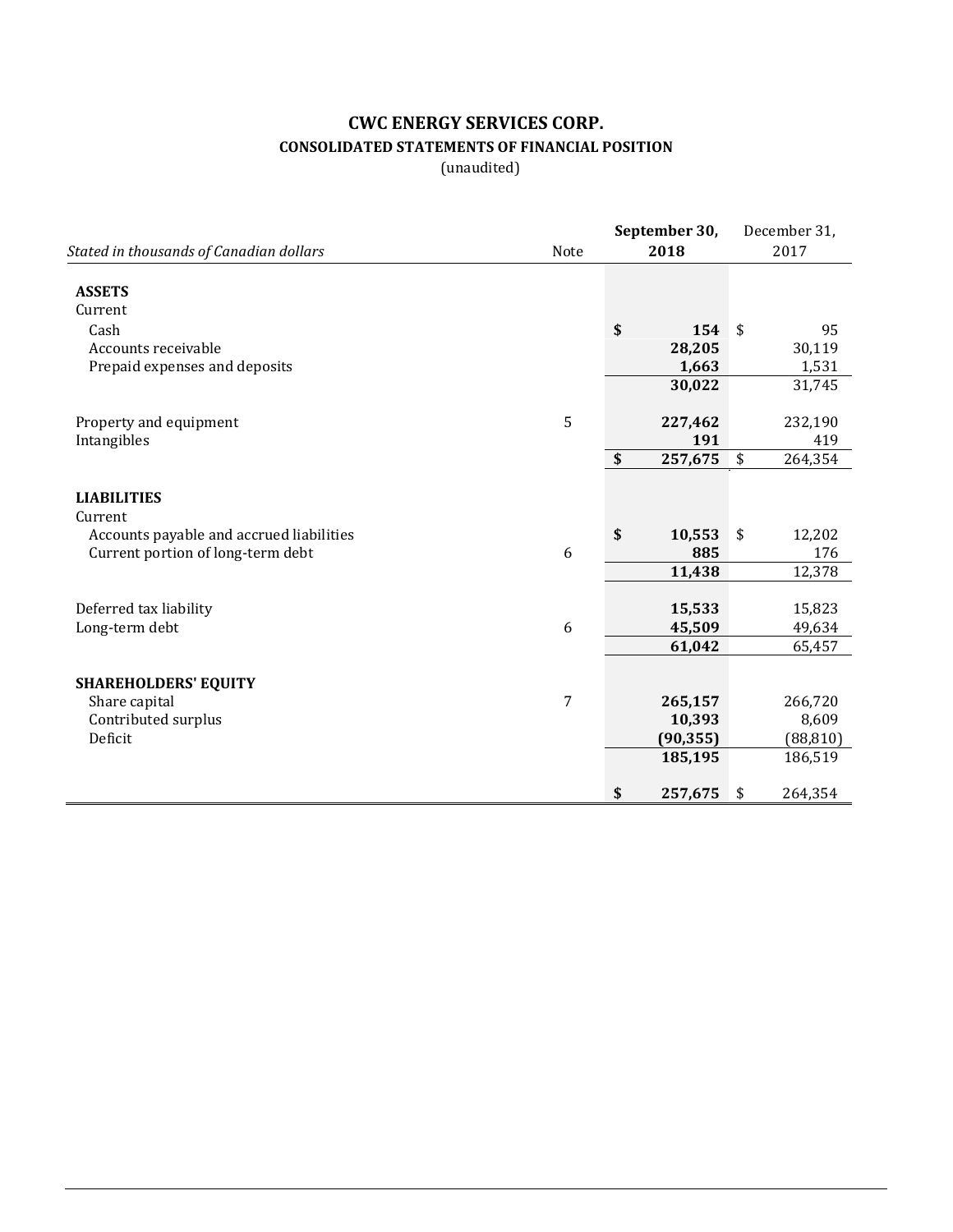### **CONSOLIDATED STATEMENTS OF COMPREHENSIVE INCOME (LOSS)**

For the three and nine months ended September 30, 2018 and 2017

(unaudited)

|                                                                     |      | Three months ended<br>September 30 |    |        |    | Nine months ended<br>September 30 |    |          |
|---------------------------------------------------------------------|------|------------------------------------|----|--------|----|-----------------------------------|----|----------|
| Stated in thousands of Canadian dollars except<br>per share amounts | Note | 2018                               |    | 2017   |    | 2018                              |    | 2017     |
| Revenue                                                             | 10   | \$<br>38,113                       | \$ | 27,173 | \$ | 109,283                           | \$ | 74,795   |
| <b>Expenses</b>                                                     | 11   |                                    |    |        |    |                                   |    |          |
| Direct operating expenses                                           |      | 27,946                             |    | 19,959 |    | 82,196                            |    | 55,741   |
| Selling and administrative expenses                                 |      | 4,165                              |    | 3,159  |    | 13,576                            |    | 9,621    |
| Stock based compensation                                            | 7    | 241                                |    | 165    |    | 763                               |    | 591      |
| Finance costs                                                       | 6    | 616                                |    | 333    |    | 1,899                             |    | 1,448    |
| Depreciation and amortization                                       |      | 4,670                              |    | 4,512  |    | 12,588                            |    | 12,292   |
| (Gain) loss on disposal of equipment                                |      | (57)                               |    | (114)  |    | 96                                |    | (72)     |
|                                                                     |      | 37,581                             |    | 28,014 |    | 111,118                           |    | 79,621   |
| Net income (loss) before income taxes                               |      | 532                                |    | (841)  |    | (1, 835)                          |    | (4,826)  |
| Deferred income tax expense (recovery)                              |      | 206                                |    | (203)  |    | (290)                             |    | (1, 143) |
|                                                                     |      |                                    |    |        |    |                                   |    |          |
| Net income (loss) and comprehensive<br>income (loss)                |      | \$<br>326                          | \$ | (638)  | \$ | (1, 545)                          | \$ | (3,683)  |
|                                                                     |      |                                    |    |        |    |                                   |    |          |
| Net income (loss) per share                                         |      |                                    |    |        |    |                                   |    |          |
| Basic and diluted                                                   | 7    | \$                                 | \$ |        |    |                                   | \$ | (0.01)   |

*See accompanying notes to the condensed interim consolidated financial statements.*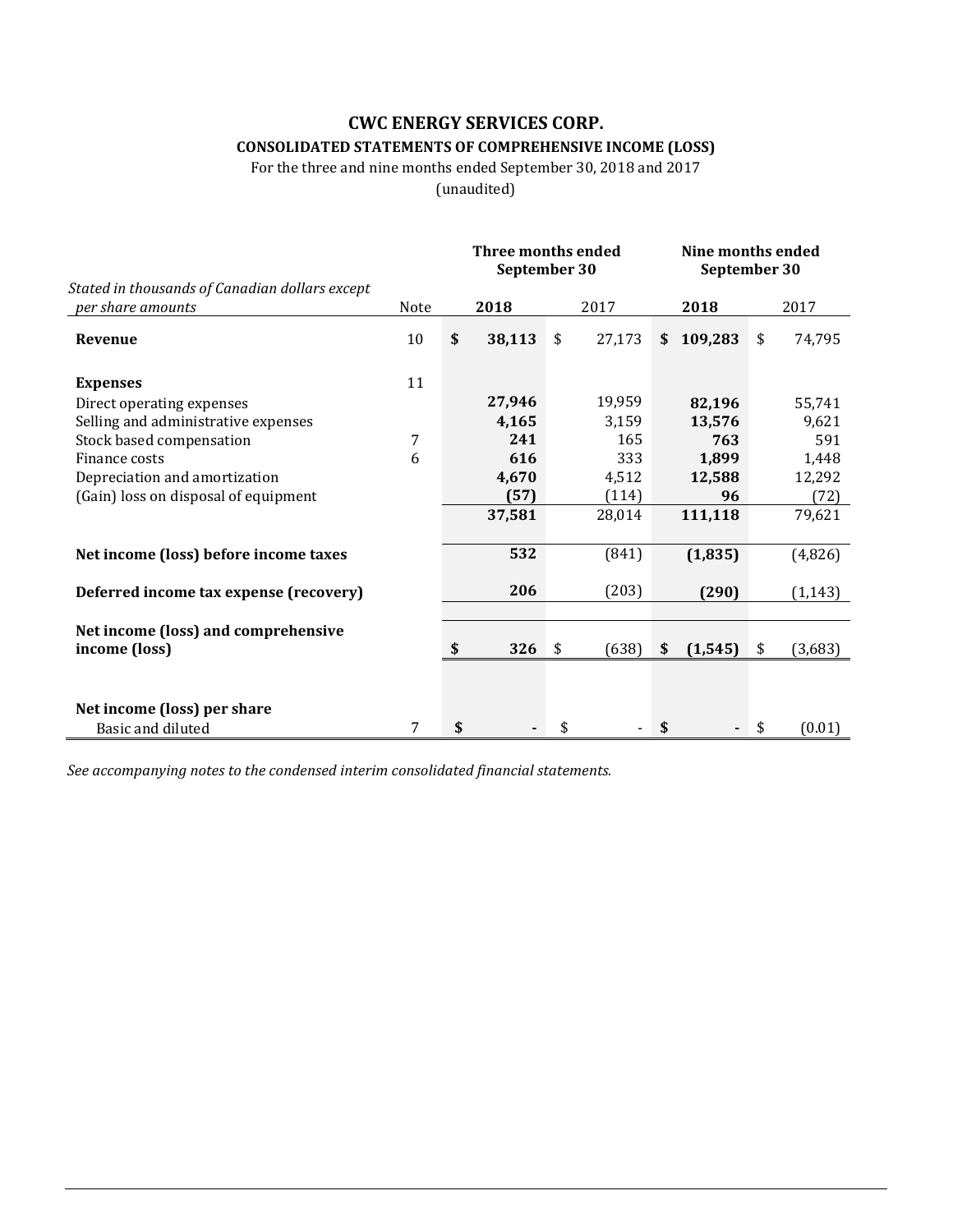### **CWC ENERGY SERVICES CORP. CONSOLIDATED STATEMENTS OF CHANGES IN EQUITY**

For the three and nine months ended September 30, 2018 and 2017

(unaudited)

| Stated in thousands of Canadian<br>dollars except share amounts | Note | Number of<br><b>Shares</b> | <b>Share</b><br>Capital | Contributed<br><b>Surplus</b> | <b>Deficit</b>  | <b>Total Equity</b> |
|-----------------------------------------------------------------|------|----------------------------|-------------------------|-------------------------------|-----------------|---------------------|
|                                                                 |      |                            |                         |                               |                 |                     |
| Balance - January 1, 2017                                       |      | 391,920,676                | \$242,306               | \$<br>6,847                   | (93, 671)<br>S  | 155,482<br>\$       |
| Net loss and comprehensive loss                                 |      |                            |                         |                               | (3,683)         | (3,683)             |
| Stock based compensation expense                                | 7    |                            |                         | 591                           |                 | 591                 |
| Exercise of stock options                                       | 7    | 883,333                    | 177                     | (62)                          |                 | 115                 |
| Settlement of restricted share units                            | 7    | 600,833                    | 138                     | (138)                         |                 |                     |
| Cancellation of common shares                                   |      |                            |                         |                               |                 |                     |
| purchased under normal course                                   |      |                            |                         |                               |                 |                     |
| issuer bid                                                      | 7    | (3,088,500)                | (1,908)                 | 1,236                         |                 | (672)               |
| <b>Balance - September 30, 2017</b>                             |      | 390,316,342                | \$240,713               | \$<br>8,474                   | (97, 354)<br>\$ | 151,833<br>\$       |
|                                                                 |      |                            |                         |                               |                 |                     |
| Balance - January 1, 2018                                       |      | 521,378,958                | \$266,720               | \$<br>8,609                   | \$ (88, 810)    | \$186,519           |
| Net loss and comprehensive loss                                 |      |                            |                         |                               | (1, 545)        | (1, 545)            |
| Stock based compensation expense                                | 7    |                            |                         | 763                           |                 | 763                 |
| Exercise of stock options                                       | 7    | 1,033,335                  | 230                     | (82)                          |                 | 148                 |
| Settlement of restricted share units                            | 7    | 305,667                    | 57                      | (57)                          |                 |                     |
| Cancellation of common shares                                   |      |                            |                         |                               |                 |                     |
| purchased under normal course                                   |      |                            |                         |                               |                 |                     |
| issuer bid                                                      | 7    | (3,563,000)                | (1, 850)                | 1,160                         |                 | (690)               |
| <b>Balance - September 30, 2018</b>                             |      | 519,154,960                | \$265,157               | \$10,393                      | \$(90,355)      | \$185,195           |

*See accompanying notes to the condensed interim consolidated financial statements.*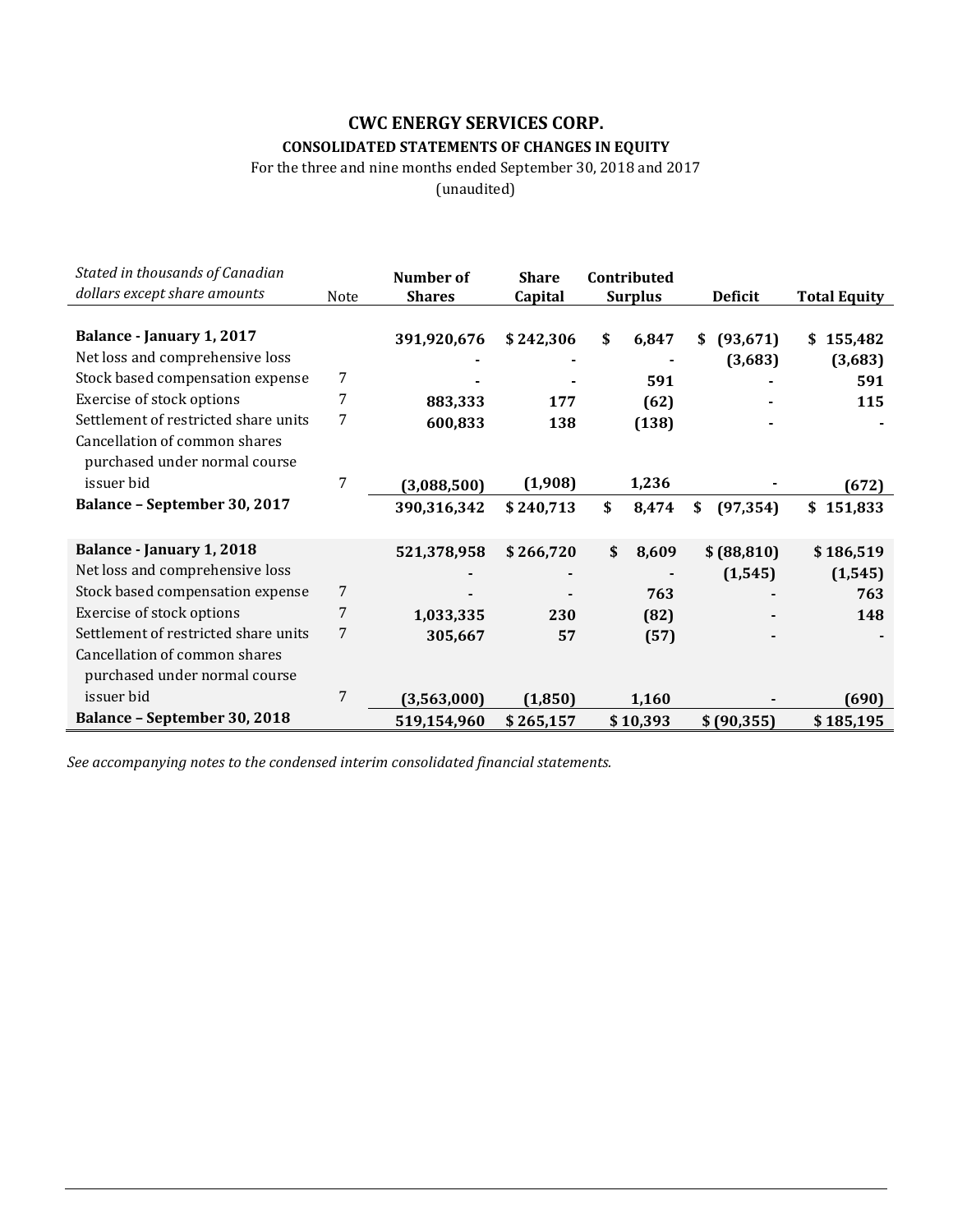### **CWC ENERGY SERVICES CORP. CONSOLIDATED STATEMENTS OF CASH FLOWS**

For the three and nine months ended September 30, 2018 and 2017

(unaudited)

|                                               |                | <b>Three months ended</b><br>September 30 |             |    | Nine months ended<br>September 30 |    |          |
|-----------------------------------------------|----------------|-------------------------------------------|-------------|----|-----------------------------------|----|----------|
| Stated in thousands of Canadian dollars       | Note           | 2018                                      | 2017        |    | 2018                              |    | 2017     |
| <b>Operating activities:</b>                  |                |                                           |             |    |                                   |    |          |
| Net income (loss)                             |                | \$<br>326                                 | (638)<br>\$ | \$ | (1, 545)                          | \$ | (3,683)  |
| Adjustments for:                              |                |                                           |             |    |                                   |    |          |
| Stock based compensation expense              | $\overline{7}$ | 241                                       | 165         |    | 763                               |    | 591      |
| Finance costs                                 |                | 616                                       | 333         |    | 1,899                             |    | 1,448    |
| Depreciation and amortization                 |                | 4,670                                     | 4,512       |    | 12,588                            |    | 12,292   |
| (Gain) loss on disposal of equipment          |                | (57)                                      | (114)       |    | 96                                |    | (72)     |
| Deferred income tax expense (recovery)        |                | 206                                       | (203)       |    | (290)                             |    | (1, 143) |
| Funds from operations                         |                | 6,002                                     | 4,055       |    | 13,511                            |    | 9,433    |
| Changes in non-cash working capital           | 8              |                                           |             |    |                                   |    |          |
| balances                                      |                | (12,097)                                  | (6, 622)    |    | 133                               |    | (3,033)  |
| Operating cash flow                           |                | (6,095)                                   | (2, 567)    |    | 13,644                            |    | 6,400    |
|                                               |                |                                           |             |    |                                   |    |          |
| <b>Investing activities:</b>                  |                |                                           |             |    |                                   |    |          |
| Purchase of equipment                         |                | (2,548)                                   | (2,409)     |    | (9, 244)                          |    | (5, 416) |
| Proceeds on disposal of equipment             |                | 66                                        | 144         |    | 2,040                             |    | 170      |
| Investing cash flow                           |                | (2, 482)                                  | (2, 265)    |    | (7, 204)                          |    | (5, 246) |
| <b>Financing activities:</b>                  |                |                                           |             |    |                                   |    |          |
| Increase (repayment) of long-term debt        |                | 9,480                                     | 5,603       |    | (3,797)                           |    | 1,193    |
| Interest paid                                 |                | (553)                                     | (280)       |    | (1,757)                           |    | (1, 248) |
| Finance costs paid                            |                | (26)                                      | (199)       |    | (58)                              |    | (199)    |
| Finance lease repayments                      |                | (74)                                      | (49)        |    | (227)                             |    | (166)    |
| Common shares issued on exercise of           |                |                                           |             |    |                                   |    |          |
| options                                       | $\overline{7}$ |                                           | 7           |    | 148                               |    | 115      |
| Common shares purchased under NCIB            | 7              | (205)                                     | (296)       |    | (690)                             |    | (672)    |
| Financing cash flow                           |                | 8,622                                     | 4,786       |    | (6, 381)                          |    | (977)    |
|                                               |                |                                           |             |    |                                   |    |          |
| Increase (decrease) in cash during the period |                | 45                                        | (46)        |    | 59                                |    | 177      |
| Cash, beginning of period                     |                | 109                                       | 225         |    | 95                                |    | 2        |
| Cash, end of period                           |                | \$<br>154                                 | \$<br>179   | \$ | 154                               | \$ | 179      |

*See accompanying notes to the condensed interim consolidated financial statements.*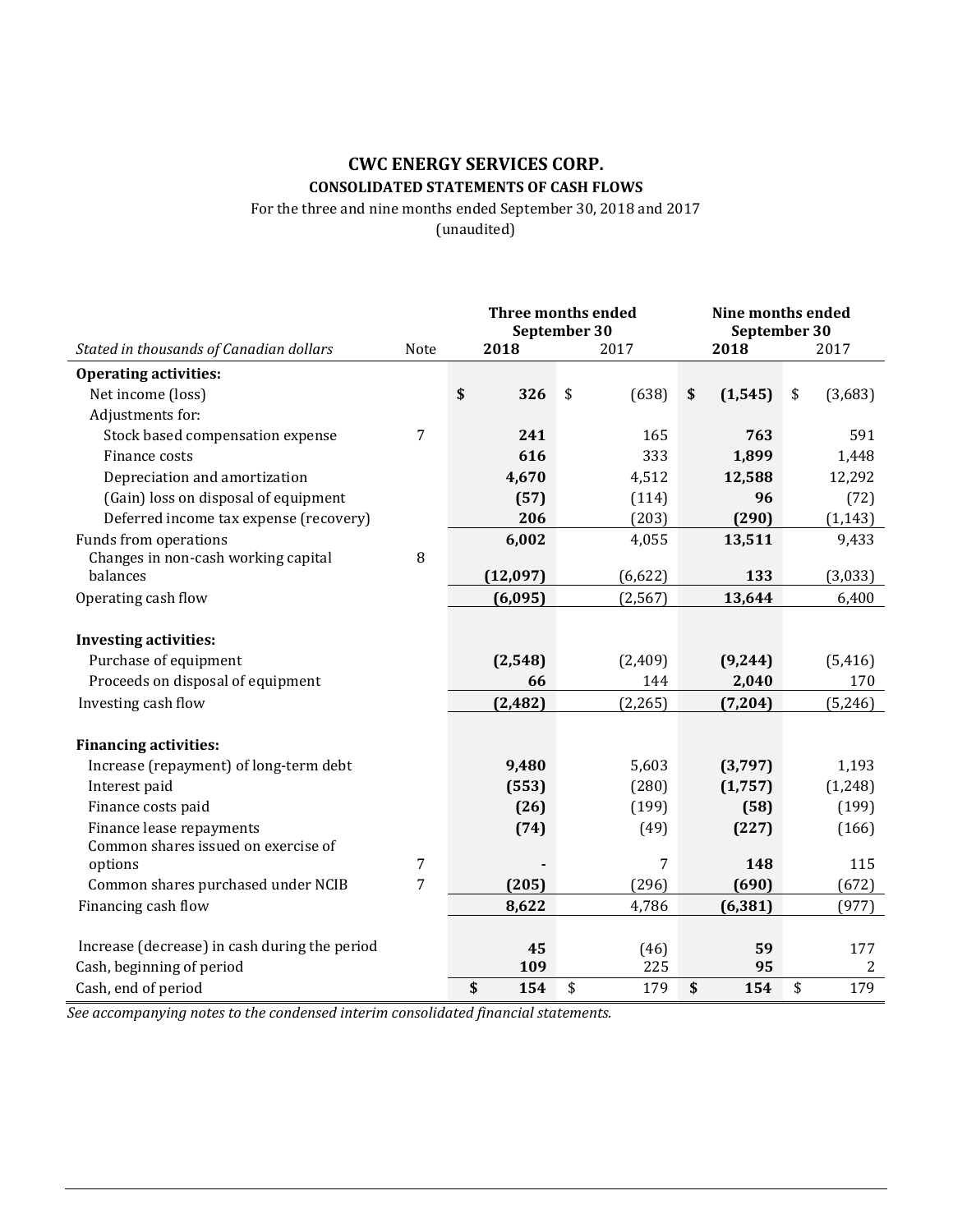NOTES TO THE CONDENSED INTERIM CONSOLIDATED FINANCIAL STATEMENTS As at and for the three and nine months ended September 30, 2018 and 2017 (unaudited)

*Stated in thousands of Canadian dollars except share and per share amounts*

### **1. Reporting entity**

CWC Energy Services Corp. ("CWC" or the "Company") is incorporated under the Business Corporations Act (Alberta). The address of the Company's head office is Suite 610, 205 – 5th Avenue SW, Calgary, Alberta, Canada. The Company is an oilfield services company providing drilling and production services to oil and gas exploration and development companies throughout the Western Canadian Sedimentary Basin ("WCSB"). These consolidated financial statements reflect only the Company's proportionate interests in such activities and are comprised of the Company and its subsidiaries. The Company's common stock is listed and traded on the TSX Venture Exchange under the symbol CWC. Additional information regarding CWC's business is available in CWC's most recent Annual Information Form available on SEDAR a[t www.sedar.com,](http://www.sedar.com/) on the Company's websit[e www.cwcenergyservices.com,](http://www.cwcenergyservices.com/) or by contacting the Company at the address noted above.

### **2. Basis of presentation**

(a) Statement of compliance

These condensed interim consolidated financial statements have been prepared in accordance with IAS 34 Interim Financial Reporting and do not include all the information required for full annual financial statements and should be read in conjunction with the annual financial statements of the Company as at and for the year ended December 31, 2017.

These condensed interim consolidated financial statements were approved by the Board of Directors on October 31, 2018.

(b) Use of estimates and judgments

The preparation of the condensed interim consolidated financial statements requires management to make judgments, estimates and assumptions that affect the application of accounting policies and the reported amount of assets and liabilities, income and expense. Actual results may differ from these estimates.

In preparing these condensed interim consolidated financial statements, the significant judgments made by management in applying the Company's accounting policies and the key sources of estimation uncertainty were the same as those that applied to the financial statements as at and for the year ended December 31, 2017.

### **3. Significant accounting policies**

The accounting policies applied by the Company in these condensed interim consolidated financial statements are the same as those applied by the Company in its financial statements as at and for the year ended December 31, 2017, except for the adoption of IFRS 15 – Revenue from Contracts with Customers and IFRS 9 – Financial Instruments, which were adopted by the Company on January 1, 2018 and are discussed below. These unaudited condensed interim adopted by the Company on January 1, 2018 and are discussed below. consolidated financial statements should be read in conjunction with the audited financial statements and notes thereto as at and for the year ended December 31, 2017 as filed on SEDAR.

#### (a) IFRS 15

The Company adopted IFRS 15, "Revenue from Contracts with Customers" on January 1, 2018. The Company reviewed its revenue streams and major contracts with customers using the IFRS 15 five-step model and there were no material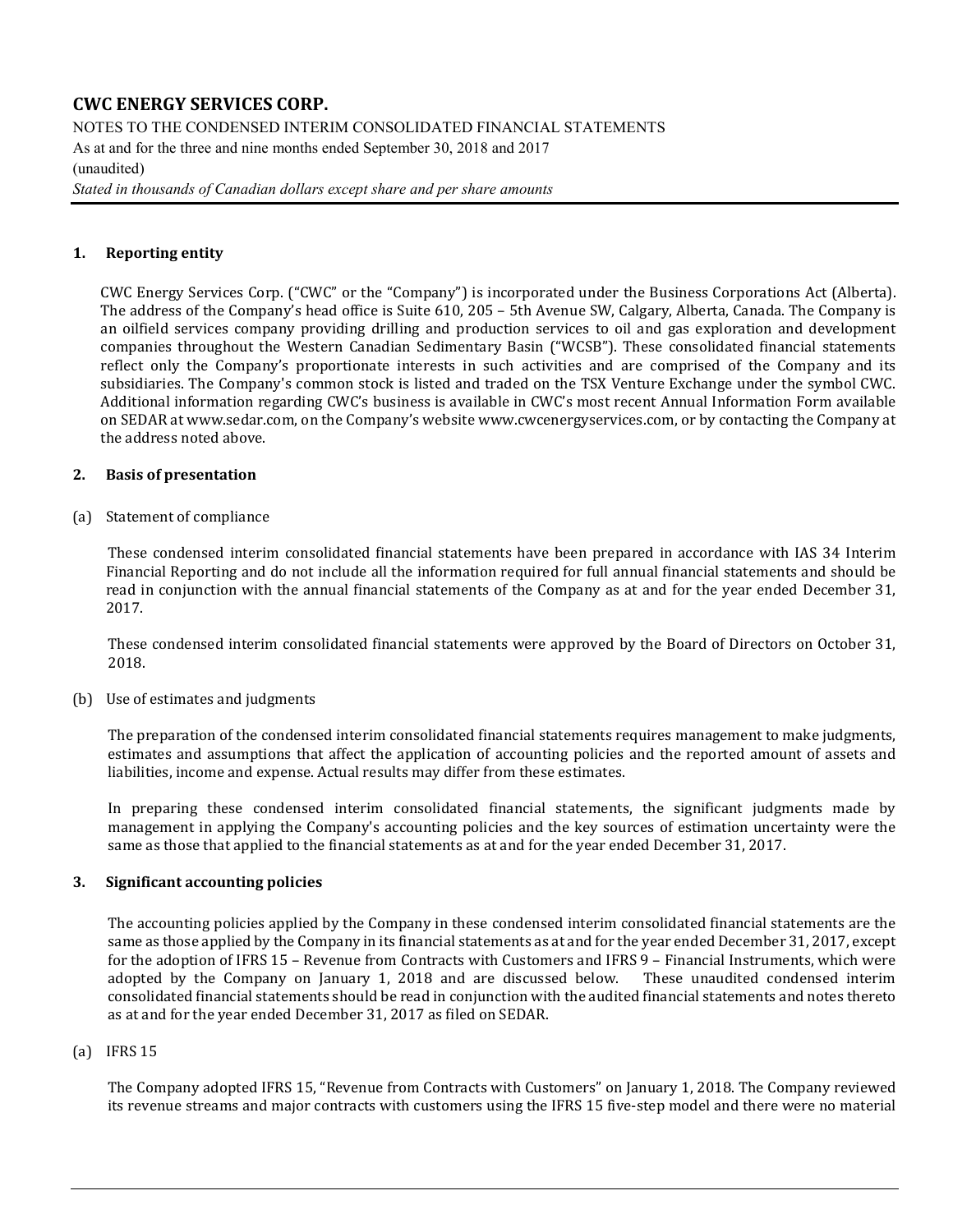NOTES TO THE CONDENSED INTERIM CONSOLIDATED FINANCIAL STATEMENTS

As at and for the three and nine months ended September 30, 2018 and 2017 (unaudited)

#### *Stated in thousands of Canadian dollars except share and per share amounts*

changes to net earnings. Under this method, there was no effect to opening deficit from the application of IFRS 15 to revenue contracts in progress at January 1, 2018.

Revenue recognition policy:

#### Contract Drilling

The Company contracts individual drilling rig packages, including crews and support equipment, to its customers. Depending on the customer's drilling program, contracts may be for a single well, multiple wells or fixed term. Revenue from contract drilling services is recognized over time from spud to rig release on a daily basis. Operating days are measured through industry standard tour sheets that document the daily activity of the rig. Revenue is recognized at the applicable day rate for each well, based on rates specified in each contract.

#### Production Services

The Company provides a variety of production services including well servicing, coil tubing and swabbing. In general, service rigs, coil tubing units and swabbing rigs do not involve long-term contracts or penalties for termination. Revenue is recognized daily upon completion of services. Operating days are measured through daily tour sheets and field tickets. Revenue is recognized at the applicable daily or hourly rate, as stipulated in the contract.

#### Transition

Revenue has been disaggregated into categories based on type of services provided consistent with its reportable operating segments outlined in Note 10.

#### (b) IFRS 9

The Company adopted IFRS 9, "Financial Instruments" on January 1, 2018. The transition to IFRS 9 had no material effect on the Company's financial statements.

IFRS 9 contains three principal classification categories for financial assets: measured at amortized cost, fair value through other comprehensive income ("FVOCI"); or fair value through profit or loss ("FVTPL"). The classification of financial assets under IFRS 9 is generally based on the business model in which a financial asset is managed and its contractual cash flow characteristics. IFRS 9 eliminates the previous IAS 39 categories of held to maturity, loans and receivables and available for sale. Under IFRS 9, derivatives embedded in contracts where the host is a financial asset in the scope of the standard are never separated. Instead, the hybrid financial instrument as a whole is assessed for classification. The new standard also introduces an expected credit loss model for evaluating impairment of financial assets, which results in credit losses being recognized earlier than the previous standard.

Cash and accounts receivable continue to be measured at amortized cost and are now classified as "amortized costs". There was no change to the Company's classification of accounts payable and accrued liabilities or long-term debt. The Company has not designated any financial instruments as FVOCI or FVTPL.

#### (c) Future Accounting Pronouncements

IFRS 16, Leases. This standard introduces a single lessee accounting model and requires a lessee to recognize assets and liabilities for all leases with a term of more than 12 months, unless the underlying asset is of low value. A lessee is required to recognize a right-of-use asset representing its right to use the underlying asset and a lease liability representing its obligation to make lease payments. The Company intends to adopt IFRS 16 in its financial statements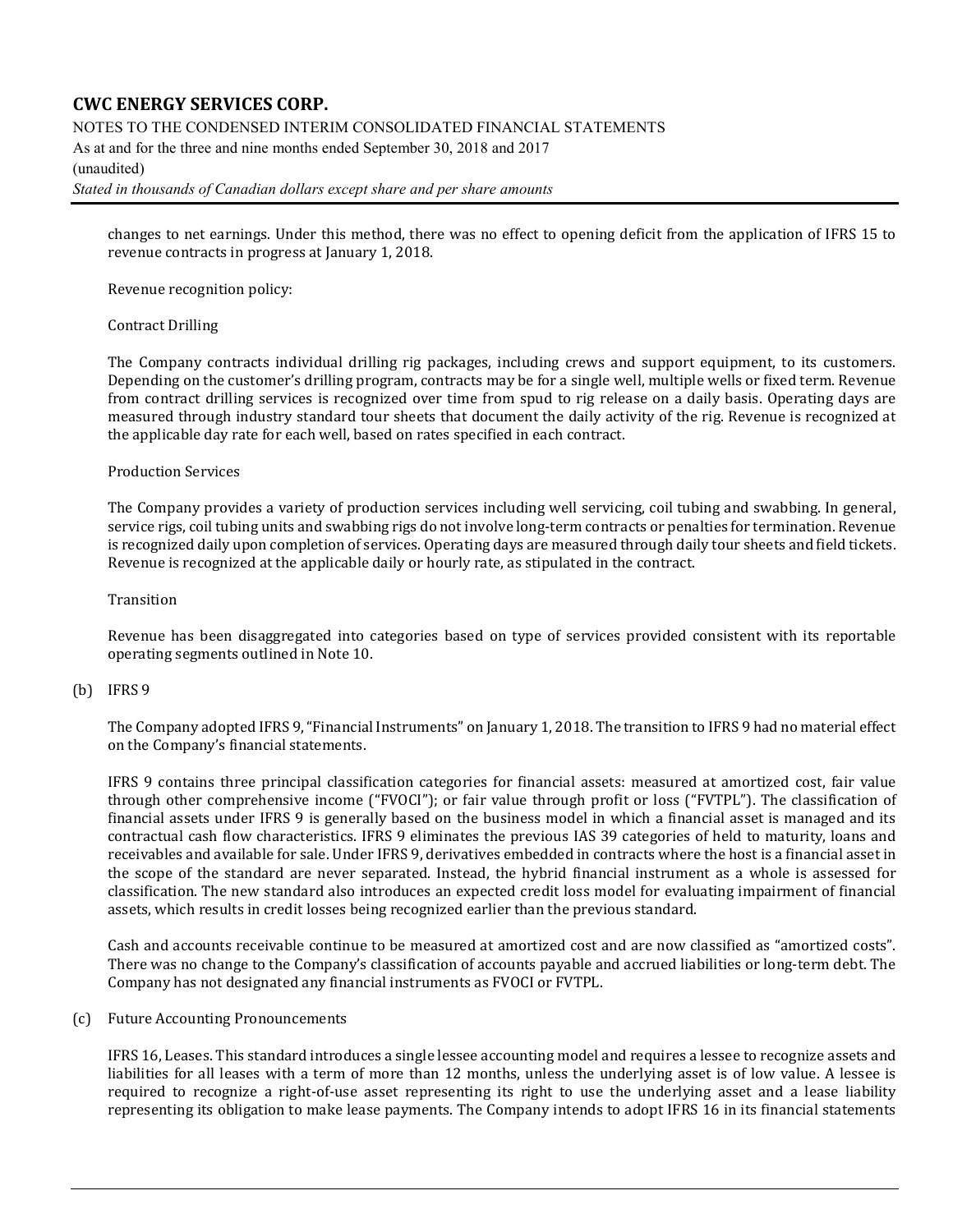NOTES TO THE CONDENSED INTERIM CONSOLIDATED FINANCIAL STATEMENTS

As at and for the three and nine months ended September 30, 2018 and 2017 (unaudited)

*Stated in thousands of Canadian dollars except share and per share amounts*

for the annual period beginning on January 1, 2019. The Company has identified leasing contracts and is calculating the impact that the adoption of IFRS 16 may have on its financial statements.

### **4. Seasonality of operations**

The Company's operations are located in Western Canada. The ability to move heavy equipment safely and efficiently in Western Canadian oil and natural gas fields is dependent on weather conditions. Activity levels during the first quarter are typically the most robust as the frost creates a stable ground mass that allows for easy access to well sites and easier drilling and service rig movement. The second quarter is traditionally the slowest due to road bans during spring breakup. When winter frost leaves the ground, it renders many secondary roads incapable of supporting the weight of heavy equipment until they have thoroughly dried out. Road bans during this time restrict service and support equipment access to well sites. The third quarter has more activity as the summer months are typically drier than the second quarter. The fourth quarter is again quite active as winter temperatures freeze the ground once more maximizing site access. However, there may be temporary halts to operations in extreme cold weather when the temperature falls below -35C.

### **5. Property and equipment**

|                                                          | Contract<br>drilling<br>equipment | <b>Production</b><br>services<br>equipment | <b>Other</b><br>equipment | <b>Total</b> |
|----------------------------------------------------------|-----------------------------------|--------------------------------------------|---------------------------|--------------|
| Costs                                                    |                                   |                                            |                           |              |
| Balance, December 31, 2017                               | \$112,478                         | \$256,984                                  | \$1,883                   | \$371,345    |
| Additions                                                | 6,702                             | 3,040                                      | 28                        | 9,770        |
| <b>Disposals</b>                                         |                                   | (5, 824)                                   |                           | (5,824)      |
| Balance, September 30, 2018                              | 119,180                           | 254,200                                    | 1,911                     | 375,291      |
| <b>Accumulated depreciation and</b><br>impairment losses |                                   |                                            |                           |              |
| Balance, December 31, 2017                               | 20,618                            | 116,831                                    | 1,706                     | 139,155      |
| Depreciation                                             | 3,958                             | 8,317                                      | 86                        | 12,361       |
| <b>Disposals</b>                                         |                                   | (3,687)                                    |                           | (3,687)      |
| Balance, September 30, 2018                              | 24,576                            | 121,461                                    | 1,792                     | 147,829      |
| Net book value                                           |                                   |                                            |                           |              |
| Balance, September 30, 2018                              | \$94,604                          | \$132,739                                  | \$119                     | \$227,462    |

Additions of property and equipment include purchases of assets under finance lease which are recorded at cost totaling \$524.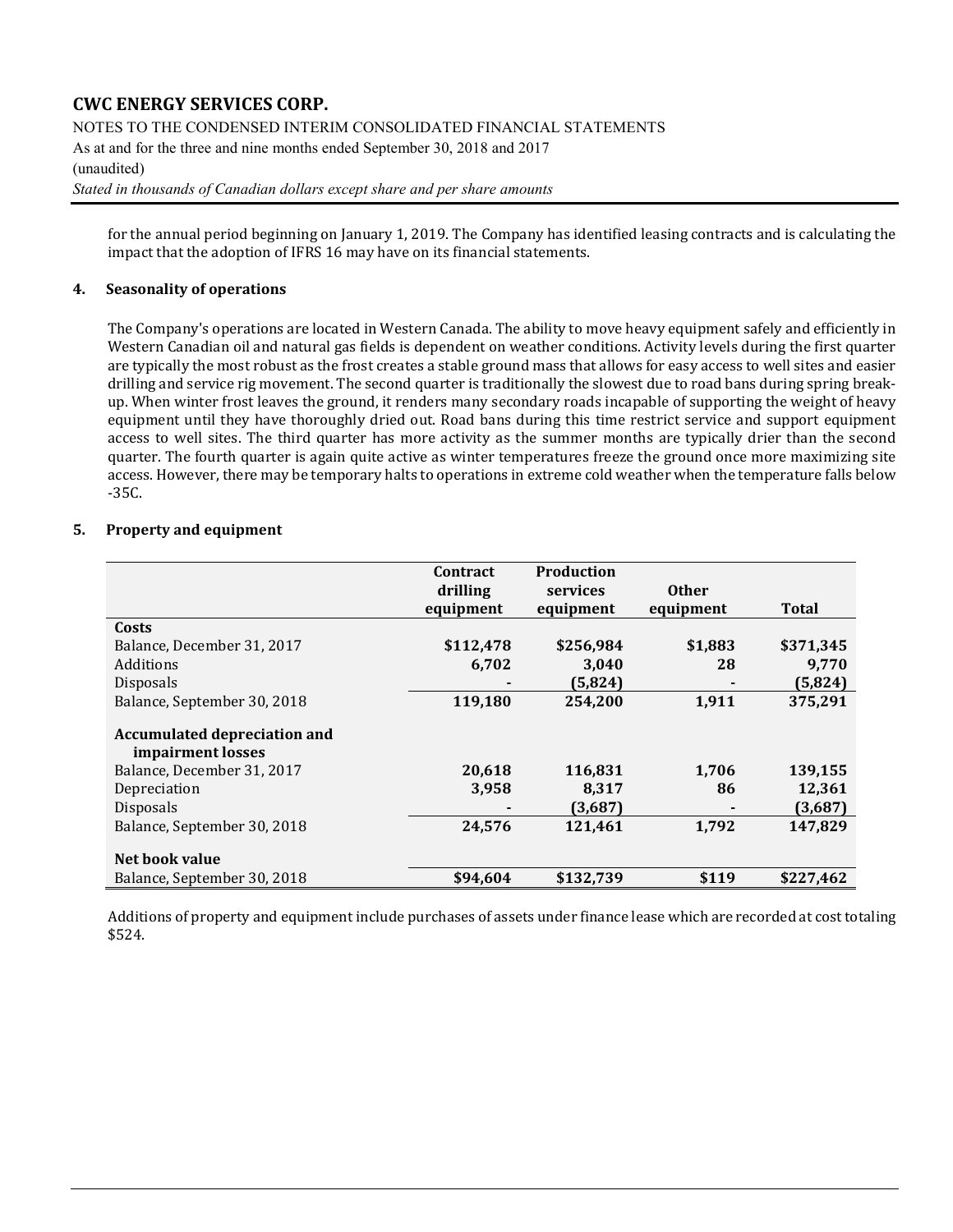NOTES TO THE CONDENSED INTERIM CONSOLIDATED FINANCIAL STATEMENTS As at and for the three and nine months ended September 30, 2018 and 2017 (unaudited) *Stated in thousands of Canadian dollars except share and per share amounts*

#### **6. Loans and borrowings**

The following table provides information with respect to amounts included in the statement of financial position related to loans and borrowings:

|                                                                                                          | September 30,<br>2018 |                                            |          | December 31,<br>2017             |
|----------------------------------------------------------------------------------------------------------|-----------------------|--------------------------------------------|----------|----------------------------------|
| Current liabilities:<br>Current portion of finance lease liabilities<br>Current portion of Mortgage Loan | \$                    | 303<br>582                                 | \$       | 176                              |
|                                                                                                          | \$                    | 885                                        | \$       | 176                              |
| Non-current liabilities:<br>Bank Loan<br>Mortgage Loan<br>Finance lease liabilities<br>Financing fees    | \$<br>\$              | 33,569<br>12,073<br>335<br>(468)<br>45.509 | \$<br>\$ | 50,000<br>165<br>(531)<br>49.634 |
| Total loans and borrowings                                                                               | \$                    | 46.394                                     | \$       | 49,810                           |

The Company has credit facilities with a syndicate of four Canadian financial institutions (the "Credit Facility"). During the second quarter of 2018, at the request of the Company, the credit facility was reduced from \$100 million to \$75 million. The Credit Facility provides the Company with a \$75 million extendible revolving term facility (the "Bank Loan") and other credit instruments. Of the Bank Loan, \$65 million is a syndicated facility with the remaining \$10 million being an operating facility. On August 4, 2017, the Bank Loan was extended for a committed term until July 31, 2020 ("Maturity Date"). No principal payments are required under the Bank Loan until the Maturity Date, at which time any amounts outstanding are due and payable. The Company may, on an annual basis, request the Maturity Date be extended for a period not to exceed three years from the date of the request. If a request for an extension is not approved by the banking syndicate, the Maturity Date will remain unchanged

The Bank Loan bears interest based on a sliding scale pricing grid tied to the Company's trailing Consolidated Debt<sup>(2)</sup> to Consolidated EBITDA<sup>(1)</sup> ratio from a minimum of the bank's prime rate plus 0.75% to a maximum of the bank's prime rate plus 3.75% or from a minimum of the bankers acceptances rate plus a stamping fee of 1.75% to a maximum of the bankers acceptances rate plus a stamping fee of 4.75%. Standby fees under the Bank Loan range between 0.39% and 1.07%. Interest and fees under the Bank Loan are payable monthly. The Company has the option to borrow funds denominated in either Canadian or United States dollars under the Credit Facility. Borrowings under the Bank Loan are limited to an aggregate of 75% of accounts receivable outstanding less than 90 days plus 60% of the net book value of property and equipment less certain priority payables. As at September 30, 2018, of the \$75,000 Bank Loan facility, \$36,333 was available for immediate borrowing and \$38,667 was outstanding (December 31, 2017: \$60,000). The Bank Loan has an accordion feature which provides the Company with an ability to increase the maximum borrowings up to \$125,000, subject to the approval of the lenders. The Bank Loan is secured by a security agreement covering all of the assets of the Company and a first charge Security Interest covering all assets of the Company (other than real estate assets related to the Mortgage Loan). Effective September 30, 2018, the applicable rates under the Bank Loan are: bank prime rate plus 1.00%, banker's acceptances rate plus a stamping fee of 2.00%, and standby fee rate of 0.45%.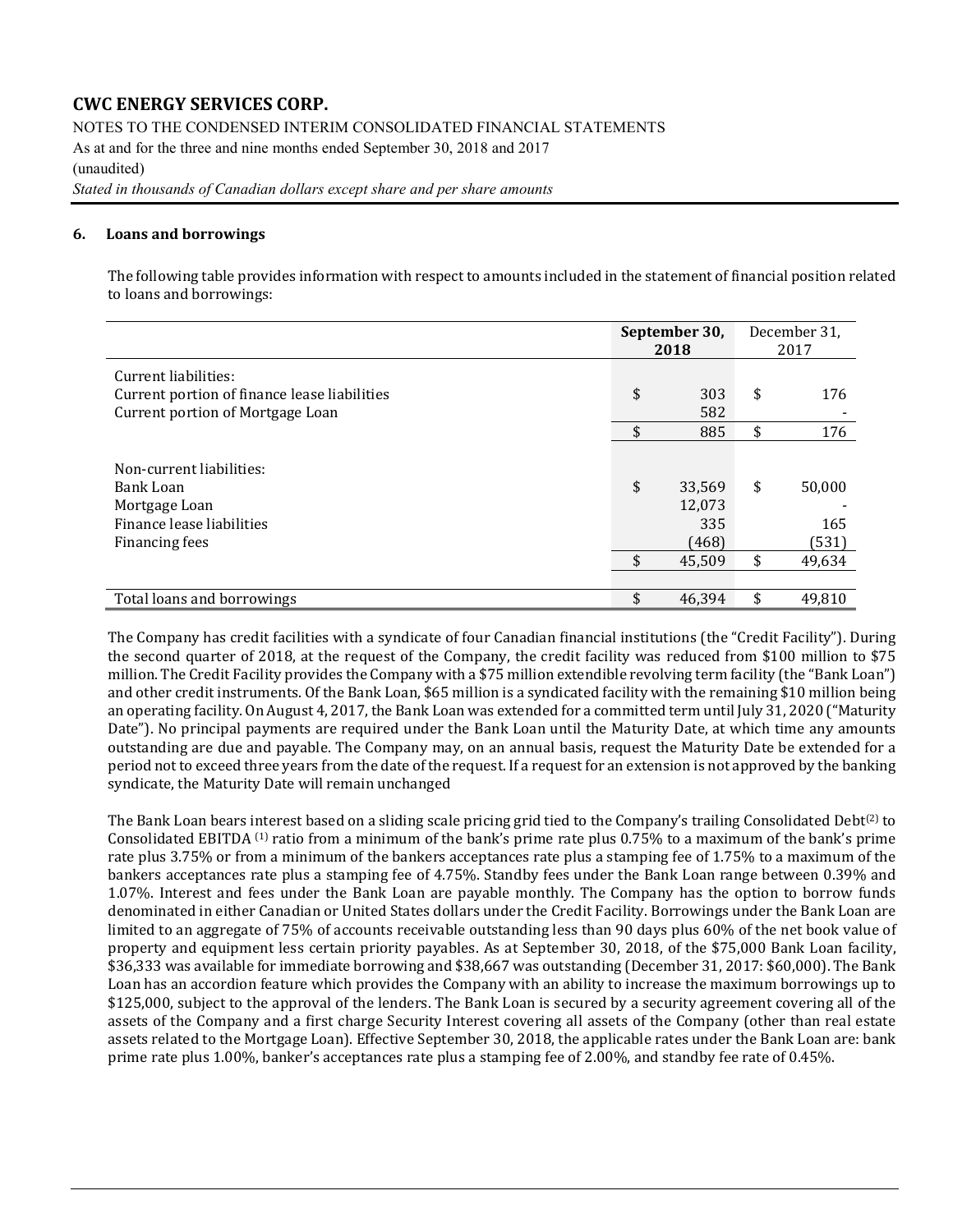NOTES TO THE CONDENSED INTERIM CONSOLIDATED FINANCIAL STATEMENTS

As at and for the three and nine months ended September 30, 2018 and 2017

(unaudited)

*Stated in thousands of Canadian dollars except share and per share amounts*

Under the terms of the Credit Facility, the Company is required to comply with the following financial covenants:

|                                                                        |                     | September 30, |
|------------------------------------------------------------------------|---------------------|---------------|
|                                                                        | Covenant limits     | 2018          |
| Consolidated Debt <sup>(2)</sup> to Consolidated EBITDA <sup>(1)</sup> | $4:00:1.00$ or less | 1.35:1.00     |
| Consolidated Debt <sup>(2)</sup> to Capitalization <sup>(3)</sup>      | $0.50:1.00$ or less | 0.15:1.00     |
| Consolidated Adjusted Cash Flow <sup>(4)</sup> to Consolidated Finance |                     |               |
| Obligations <sup>(5)</sup>                                             | $1.15:1.00$ or more | 7:54:1.00     |

(1) Consolidated EBITDA is calculated as net income plus finance costs, plus current and deferred income taxes, plus depreciation, plus stock based compensation, plus any non-recurring losses or impairment losses, or permitted severance costs, minus any non-recurring gain, plus any expenses related to corporate or business acquisitions with all amounts being for the twelve month period ended the calculation date. EBITDA is adjusted to reflect the inclusion of material acquisitions or material dispositions on a pro forma basis for the twelve month period ended the calculation date. Consolidated EBITDA is increased if debt repayments from the proceeds of equity issuance are used to repay the syndicated facility and designated by the Company as an Equity Cure amount.

(2) Consolidated Debt is calculated as total loans and borrowings as shown in the schedule above adjusted to exclude the funds held in the segregated account and to remove any financing fees included.

(3) Capitalization is calculated as Consolidated Debt plus Shareholders' Equity as at the calculation date.

(4) Consolidated Adjusted Cash Flow is calculated as Consolidated EBITDA minus amounts paid for transaction costs, dividends or share repurchases in the twelve month period ended the calculation date. The Calculation of Adjusted Cash Flow excludes Consolidated EBITDA resulting from an Equity Cure.

(5) Consolidated Finance Obligations is calculated as finance costs plus scheduled principal payments on debt including scheduled principal payments under finance leases minus accretion of finance fees included in finance costs for the twelve month period ended the calculation date.

On December 18, 2017, the Company received gross proceeds of \$26,000 from a rights offering of common shares of which \$10,000 was placed in a segregated bank account. On July 5, 2018, \$5,000 was paid on the Bank Loan. Additionally on October 5, 2018 the remaining \$5,098 held in the segregated account was paid on the Bank Loan. Consolidated Debt to Consolidated EBITDA at September 30, 2018 includes the impact of a \$10,098 equity cure designated on July 5, 2018 and October 5, 2018.

Mortgage Loan is a loan maturing on June 28, 2023 that is amortized over 22 years with blended monthly principal and interest payments of \$86. At maturity, approximately \$9,891 of principal will become payable assuming only regular monthly payments are made. On July 27, 2018 the Company entered into an interest rate swap to exchange the floating rate interest payments for fixed rate interest payments, which fix the Bankers Acceptance-Canadian Dollar Offered Rate components of its interest payment on the outstanding term debt. Under the interest rate swap agreement components of its interest payment on the outstanding term debt. Company pays a fixed rate of 2.65% per annum plus the applicable credit spread of 1.35%, for an effective fixed rate of 4.0%. The fair value of the interest rate swap arrangement is the difference between the forward interest rates and the discounted contract rate. As of September 30, 2018 the mark-to-market value of the interest rate swap was nominal.

Obligations under finance leases are primarily for leased automobiles with an expected term of three years and a one year minimum term. Interest rates on finance leases are specific to each leased asset, are fixed for the lease term and vary between 4.4% and 5.9% per annum.

Financing fees consist of commitment fees and legal expenses relating to the Credit Facility and are being amortized using the effective interest rate method over the term of the Credit Facility. Financing fees of \$120 were amortized and included in finance costs during the nine months ended September 30, 2018 (year ended December 31, 2017: \$242).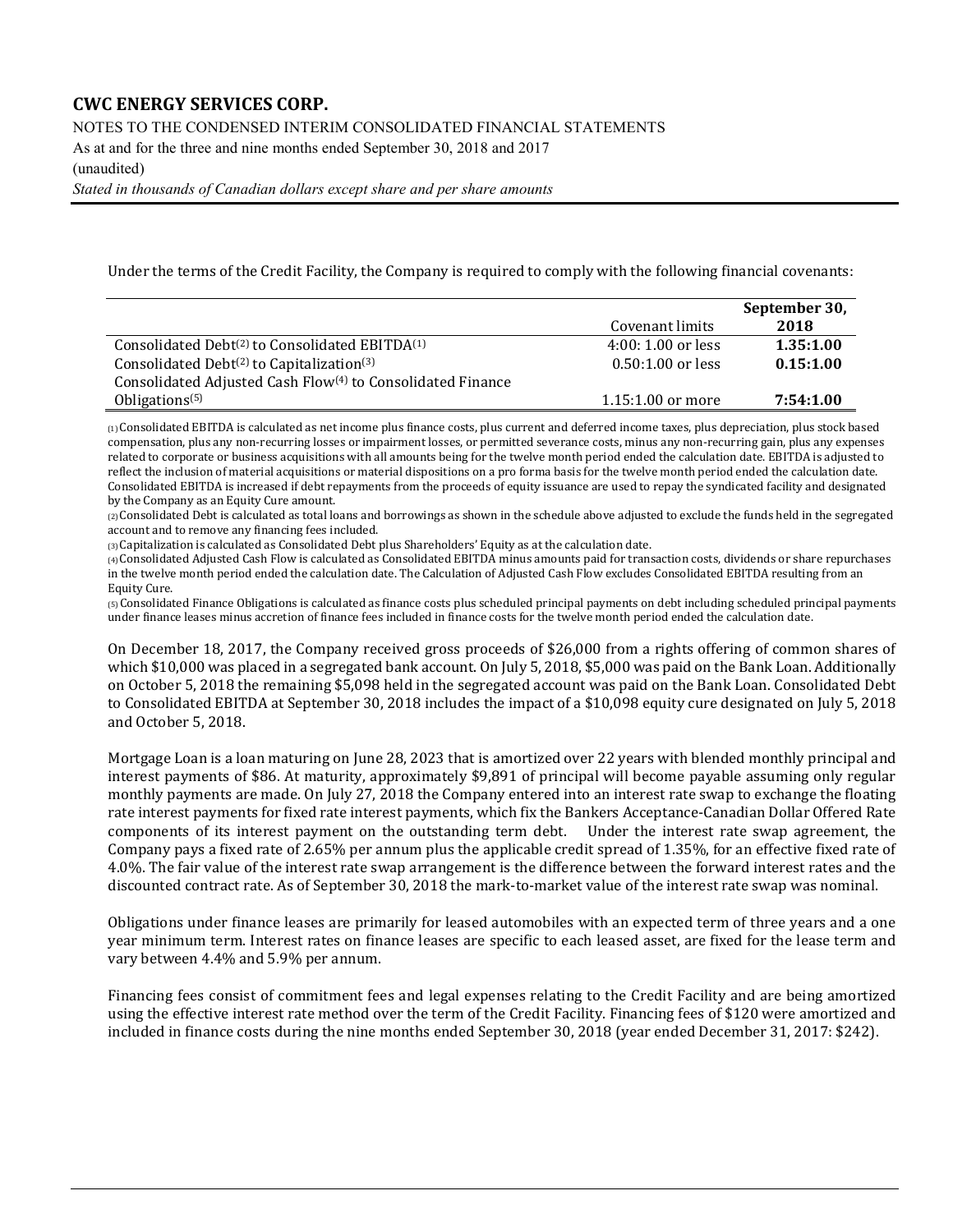NOTES TO THE CONDENSED INTERIM CONSOLIDATED FINANCIAL STATEMENTS

As at and for the three and nine months ended September 30, 2018 and 2017 (unaudited)

*Stated in thousands of Canadian dollars except share and per share amounts*

The following table summarizes the balances of long-term debt:

|               | September 30, 2018 |            |          |  |  |  |
|---------------|--------------------|------------|----------|--|--|--|
|               | Cash               | <b>Net</b> |          |  |  |  |
| Gross amounts | 5.098              | (50,607)   | (45,509) |  |  |  |
| Amount offset | (5,098)            | 5,098      |          |  |  |  |
| Net amounts   |                    | (45,509)   | (45,509) |  |  |  |

### **7. Share capital**

#### (a) Authorized

Unlimited number of Common voting shares without par value. Unlimited number of Preferred shares without par value.

#### (b) Normal course issuer bid

On April 10, 2018, the Company replaced its expired Normal Course Issuer Bid (NCIB) with a new NCIB which now expires on April 9, 2019. Under the new NCIB the Company may purchase, from time to time as it considers advisable, up to 26,057,889 of issued and outstanding common shares through the facilities of the TSXV or other recognized marketplaces.

In addition, CWC entered into an automatic securities purchase plan (the "ASPP") (as defined under applicable securities laws) with Raymond James Ltd. ("Raymond James") for the purpose of making purchases under the ASPP. Such purchases will be determined by Raymond James in its sole discretion, without consultation with CWC having regard to the price limitation and aggregate purchase limitation and other terms of the ASPP and the rules of the TSXV. Conducting the NCIB as an ASPP allows common shares to be purchased at times when CWC would otherwise be prohibited from doing so pursuant to securities laws and its internal trading policies.

For the three months ended September 30, 2018, 1,175,500 shares (three months ended 2017: 1,404,000) for consideration of \$205 including commissions (2017: \$296) were purchased under the NCIB, and for the nine months ended September 30, 2018, 3,593,000 shares (nine months ended 2017: 3,088,500) for consideration of \$690 including commissions (2017: \$672) were purchased under the NCIB. In the three months ended September 30, 2018, a total of 1,309,000 shares were cancelled and returned to treasury (2017: 1,441,500), and in the nine months ended September 30, 2018, a total of 3,563,000 shares were cancelled and returned to treasury (2017: 3,088,500).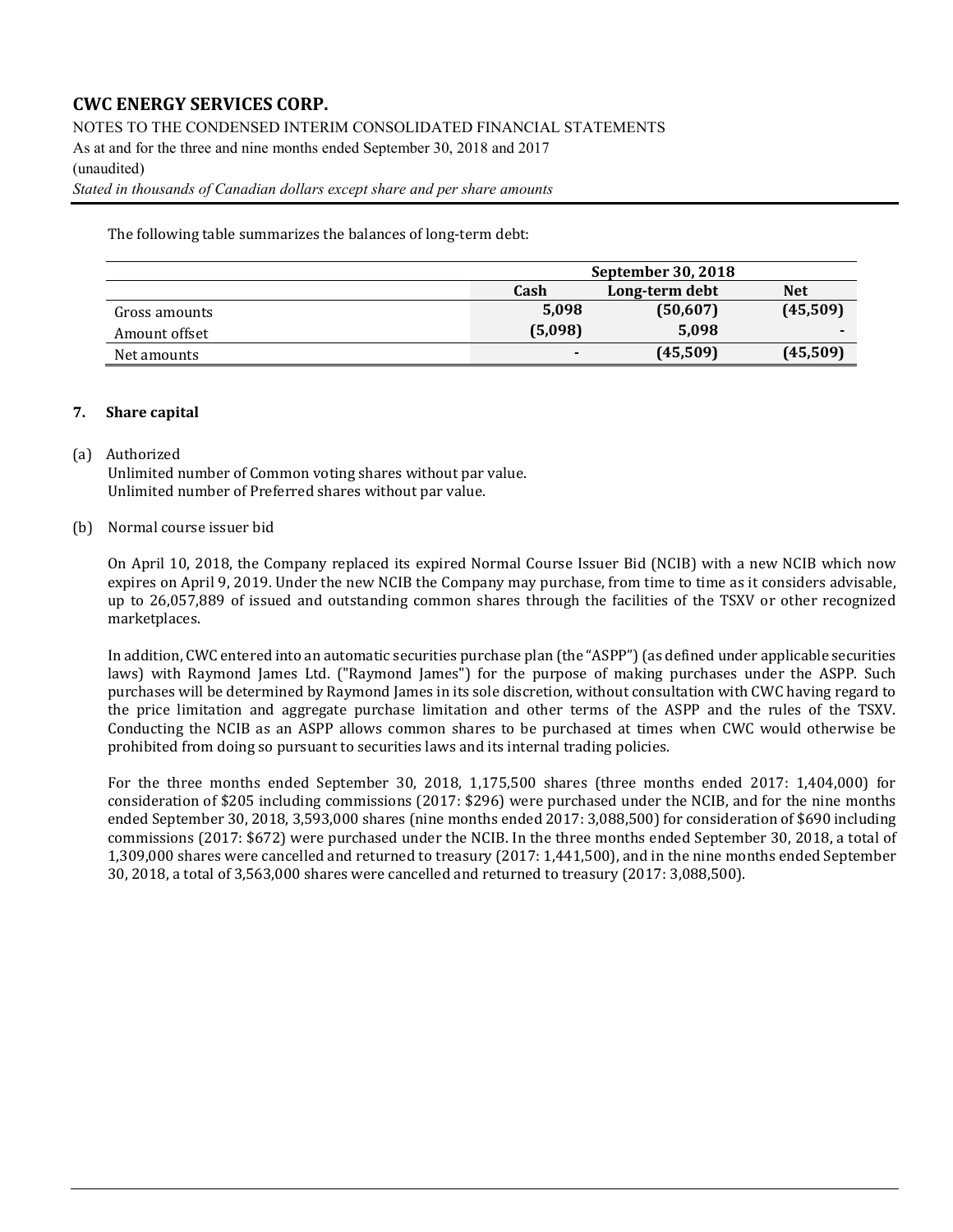NOTES TO THE CONDENSED INTERIM CONSOLIDATED FINANCIAL STATEMENTS As at and for the three and nine months ended September 30, 2018 and 2017 (unaudited) *Stated in thousands of Canadian dollars except share and per share amounts*

#### (c) Stock options

The following table summarizes changes in the number of stock options outstanding:

|                                      |             | Weighted       |      |
|--------------------------------------|-------------|----------------|------|
|                                      | Number of   | average        |      |
|                                      | options     | exercise price |      |
| Balance at December 31, 2017         | 27,546,667  |                | 0.25 |
| <b>Exercised for common shares</b>   | (1,033,335) |                | 0.14 |
| <b>Expired</b>                       | (2,161,999) |                | 0.31 |
| <b>Balance at September 30, 2018</b> | 24,351,333  |                | 0.25 |

For the three months ended September 30, 2018, stock-based compensation expense relating to stock options totaled \$157 (three months ended September 30, 2017: \$111). For the nine months ended September 30, 2018, stock-based compensation expense relating to stock options totaled \$509 (nine months ended September 30, 2017: \$411).

#### (d) Restricted share unit plan

The following table summarizes information about RSUs outstanding as at September 30, 2018:

|                       |                |                        | Weighted       |                |
|-----------------------|----------------|------------------------|----------------|----------------|
|                       |                | Weighted average       | average        |                |
|                       | Number of RSUs | remaining life (years) | exercise price | Number of RSUs |
| Issue date fair value | outstanding    | contractual            | (\$)           | exercisable    |
| $$0.09 - 0.23$        | 4,579,332      | 2.29                   | n/a            | 632,332        |

For the three months ended September 30, 2018, stock-based compensation expense relating to RSUs totaled \$84 (three months ended September 30, 2017: \$54). For the nine months ended September 30, 2018, stock-based compensation expense relating to RSUs totaled \$254 (nine months ended September 30, 2017: \$180).

For the nine months ended September 30, 2018, 305,667 RSUs were exercised (2017: 600,833), 304,333 RSUs were forfeited (2017: 200,000) and 54,000 RSUs were issued (2017: 75,000).

#### (e) Weighted average common shares outstanding

The following table reconciles the common shares used in computing per share amounts for the periods noted:

|                                                                   | For the three months ended<br>September 30, |             | For the nine months ended<br>September 30, |             |
|-------------------------------------------------------------------|---------------------------------------------|-------------|--------------------------------------------|-------------|
|                                                                   | 2018                                        | 2017        | 2018                                       | 2017        |
| Weighted average common shares<br>outstanding - basic             | 520,463,960                                 | 391,704,130 | 521,271,741                                | 392,301,224 |
| Effect of dilutive share-based compensation<br>plans              | 4,290,675                                   |             |                                            |             |
| Weighted average common shares<br>outstanding - basic and diluted | 524,754,635                                 | 391,704,130 | 521,271,741                                | 392,301,224 |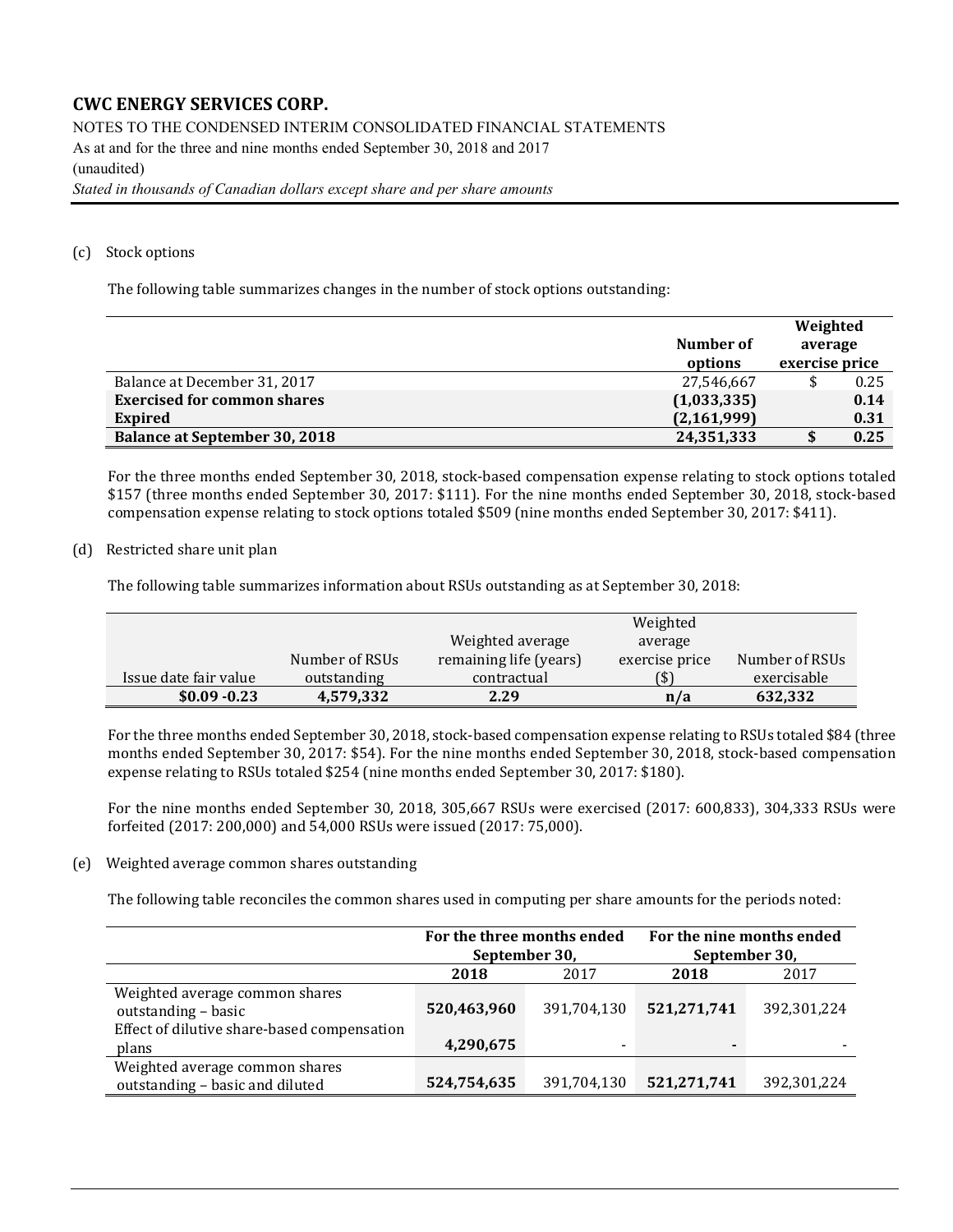NOTES TO THE CONDENSED INTERIM CONSOLIDATED FINANCIAL STATEMENTS

As at and for the three and nine months ended September 30, 2018 and 2017

#### (unaudited)

*Stated in thousands of Canadian dollars except share and per share amounts*

Outstanding stock options and RSUs are currently the only instruments which could potentially dilute earnings per share. For the nine months ended September 30, 2018, the effect of all outstanding stock options and RSUs were not included in the computation of net income (loss) per common share because to do so would be anti-dilutive.

### **8. Supplemental cash flow information**

|                                                           | For the three months ended<br>September 30, |           | For the nine months ended<br>September 30, |           |  |
|-----------------------------------------------------------|---------------------------------------------|-----------|--------------------------------------------|-----------|--|
|                                                           | 2018                                        | 2017      | 2018                                       | 2017      |  |
| Increase (decrease) in non-cash working<br>capital items: |                                             |           |                                            |           |  |
| Accounts receivable                                       | \$(9,376)                                   | \$(7,532) | \$1,914                                    | \$(4,647) |  |
| Prepaid expenses and deposits                             | (199)                                       | 371       | (132)                                      | 478       |  |
| Accounts payable and accrued liabilities                  | (2,522)                                     | 539       | (1,649)                                    | 1,136     |  |
|                                                           | \$(12,097)                                  | \$(6,622) | \$133                                      | \$(3,033) |  |

### **9. Operating segments**

The Company operates in the western Canadian oilfield service industry through its Contract Drilling and Production Services segments. The Contract Drilling segment provides drilling rigs and related ancillary equipment to oil and gas exploration and production companies. The Production Services segment provides well services to oil and gas exploration and production companies through the use of service rigs, swabbing rigs and coil tubing units.

Management uses net income before depreciation and income taxes ("segment profit") in management reports reviewed by key management personnel and the board of directors to measure performance at a segment basis. Segment profit is used to measure performance as management believes this is the most relevant measure in evaluating the results of our segments relative to each other and other entities that operate within the respective industries.

The Corporate segment captures general and administrative expenses associated with supporting each of the reporting segments operations, plus costs associated with being a public company. Also included in the Corporate segment is interest expense for debt servicing, income tax expense and other amounts not directly related to the two primary segments.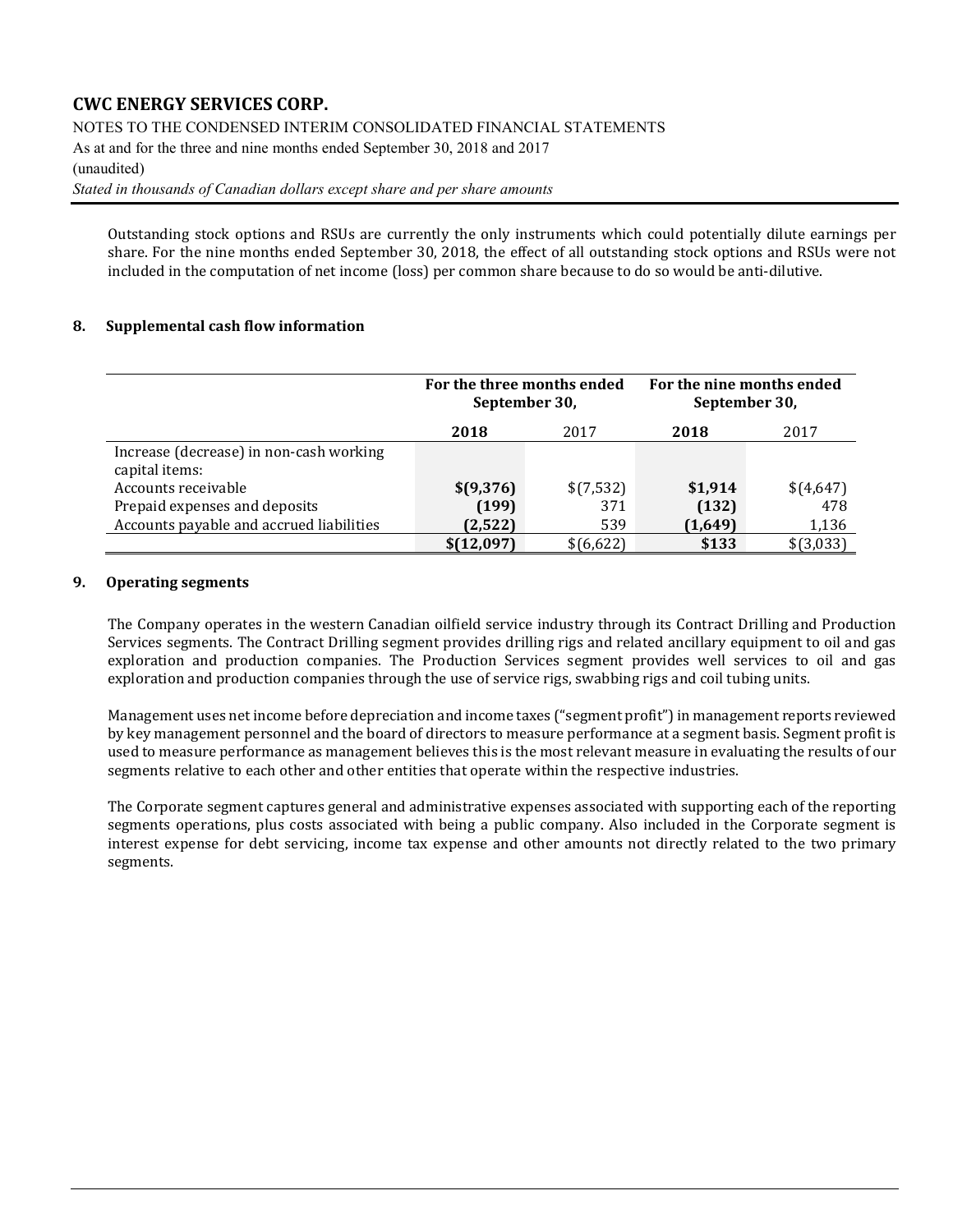NOTES TO THE CONDENSED INTERIM CONSOLIDATED FINANCIAL STATEMENTS

As at and for the three and nine months ended September 30, 2018 and 2017 (unaudited)

*Stated in thousands of Canadian dollars except share and per share amounts*

The amounts related to each industry segment are as follows:

|                                               | Contract        | <b>Production</b> |               |              |
|-----------------------------------------------|-----------------|-------------------|---------------|--------------|
| For the three months ended September 30, 2018 | <b>Drilling</b> | <b>Services</b>   | Corporate     | <b>Total</b> |
| Revenue                                       | \$<br>10,634    | \$<br>27,479      | \$            | \$<br>38,113 |
|                                               |                 |                   |               |              |
| Direct operating expenses                     | 8,311           | 19,635            |               | 27,946       |
| Selling and administrative expenses           | 311             | 2,456             | 1,398         | 4,165        |
| Stock based compensation                      |                 |                   | 241           | 241          |
| Finance costs                                 |                 |                   | 616           | 616          |
| Gain on disposal of equipment                 |                 | (57)              |               | (57)         |
| Net income (loss) before depreciation         |                 |                   |               |              |
| and taxes                                     | 2,012           | 5,445             | (2, 255)      | 5,202        |
| Depreciation and amortization                 | 1,818           | 2,636             | 216           | 4,670        |
| Net income (loss) before tax                  | 194             | 2,809             | (2, 471)      | 532          |
| Deferred income tax expense                   |                 |                   | 206           | 206          |
| Net income (loss)                             | \$<br>194       | \$<br>2,809       | \$<br>(2,677) | \$<br>326    |
|                                               |                 |                   |               |              |
| Capital expenditures                          | \$<br>1,586     | \$<br>1,110       | \$            | \$<br>2,696  |
|                                               |                 |                   |               |              |
| As at September 30, 2018                      |                 |                   |               |              |
| Property and equipment                        | \$<br>94,604    | \$132,739         | \$<br>119     | \$227,462    |
| Intangibles                                   | \$<br>191       | \$                | \$            | \$<br>191    |

|                                               | Contract        |     | Production      |                |             |
|-----------------------------------------------|-----------------|-----|-----------------|----------------|-------------|
| For the three months ended September 30, 2017 | <b>Drilling</b> |     | <b>Services</b> | Corporate      | Total       |
| Revenue                                       | \$<br>10,130    | \$  | 17,043          | \$             | 27,173      |
|                                               |                 |     |                 |                |             |
| Direct operating expenses                     | 7,233           |     | 12,726          |                | 19,959      |
| Selling and administrative expenses           | 243             |     | 1,944           | 972            | 3,159       |
| Stock based compensation                      |                 |     |                 | 165            | 165         |
| Finance costs                                 |                 |     |                 | 333            | 333         |
| Gain on disposal of equipment                 |                 |     | (114)           |                | (114)       |
| Net income (loss) before depreciation         |                 |     |                 |                |             |
| and taxes                                     | 2,654           |     | 2,487           | (1, 470)       | 3,671       |
| Depreciation and amortization                 | 1,830           |     | 2,643           | 39             | 4,512       |
| Net income (loss) before tax                  | 824             |     | (156)           | (1,509)        | (841)       |
| Deferred income tax recovery                  |                 |     |                 | (203)          | (203)       |
| Net income (loss)                             | 824             | \$  | (156)           | \$<br>(1, 306) | \$<br>(638) |
| Capital expenditures                          | \$<br>1,504     | \$  | 1,040           | \$             | \$<br>2,544 |
| As at September 30, 2017                      |                 |     |                 |                |             |
| Property and equipment                        | \$<br>92,581    | \$  | 92,004          | \$<br>214      | \$184,799   |
| Intangibles                                   | 495             | \$. |                 |                | 495         |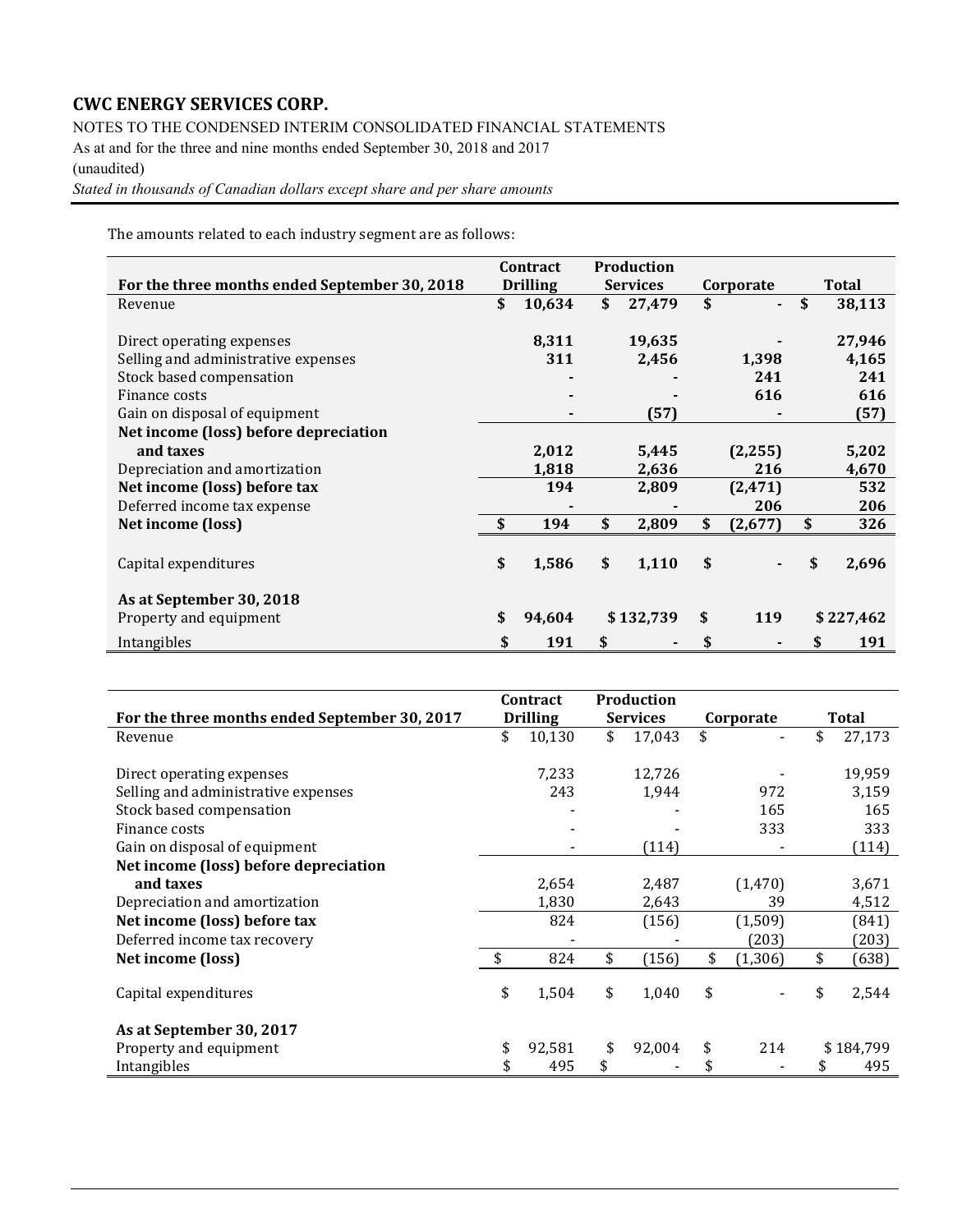NOTES TO THE CONDENSED INTERIM CONSOLIDATED FINANCIAL STATEMENTS

As at and for the three and nine months ended September 30, 2018 and 2017 (unaudited)

*Stated in thousands of Canadian dollars except share and per share amounts*

|                                              | <b>Contract</b> | <b>Production</b> |           |           |              |           |  |
|----------------------------------------------|-----------------|-------------------|-----------|-----------|--------------|-----------|--|
| For the nine months ended September 30, 2018 | <b>Drilling</b> | <b>Services</b>   | Corporate |           | <b>Total</b> |           |  |
| Revenue                                      | \$25,143        | \$84,140          | \$        |           |              | \$109,283 |  |
|                                              |                 |                   |           |           |              |           |  |
| Direct operating expenses                    | 19,087          | 63,109            |           |           |              | 82,196    |  |
| Selling and administrative expenses          | 960             | 8,102             |           | 4,514     |              | 13,576    |  |
| Stock based compensation                     |                 |                   |           | 763       |              | 763       |  |
| Finance costs                                |                 |                   |           | 1,899     |              | 1,899     |  |
| Loss on disposal of equipment                | ٠               | 96                |           |           |              | 96        |  |
| Net income (loss) before depreciation        |                 |                   |           |           |              |           |  |
| and taxes                                    | 5,096           | 12,833            |           | (7, 176)  |              | 10,753    |  |
| Depreciation and amortization                | 4,194           | 7,729             |           | 665       |              | 12,588    |  |
| Net income (loss) before tax                 | 902             | 5,104             |           | (7, 841)  |              | (1, 835)  |  |
| Deferred income tax recovery                 |                 |                   |           | (290)     |              | (290)     |  |
| Net income (loss)                            | 902             | \$<br>5,104       |           | \$(7,551) |              | (1, 545)  |  |
|                                              |                 |                   |           |           |              |           |  |
| Capital expenditures                         | \$<br>6.702     | \$<br>3.040       | \$        | 28        | S            | 9.770     |  |

|                                              | Contract        | Production      |                                |    |              |
|----------------------------------------------|-----------------|-----------------|--------------------------------|----|--------------|
| For the nine months ended September 30, 2017 | <b>Drilling</b> | <b>Services</b> | Corporate                      |    | <b>Total</b> |
| Revenue                                      | \$<br>24,308    | \$<br>50,487    | \$<br>$\overline{\phantom{0}}$ | \$ | 74,795       |
|                                              |                 |                 |                                |    |              |
| Direct operating expenses                    | 17,664          | 38,077          |                                |    | 55,741       |
| Selling and administrative expenses          | 677             | 6,102           | 2,842                          |    | 9,621        |
| Stock based compensation                     |                 |                 | 591                            |    | 591          |
| Finance costs                                |                 |                 | 1,448                          |    | 1,448        |
| Loss (Gain) on disposal of equipment         | 48              | (120)           |                                |    | (72)         |
| Net income (loss) before depreciation        |                 |                 |                                |    |              |
| and taxes                                    | 5,919           | 6,428           | (4,881)                        |    | 7,466        |
| Depreciation and amortization                | 4,242           | 7,929           | 121                            |    | 12,292       |
| Net income (loss) before tax                 | 1,677           | (1,501)         | (5,002)                        |    | (4,826)      |
| Deferred income tax recovery                 |                 |                 | (1, 143)                       |    | (1, 143)     |
|                                              |                 |                 |                                |    | \$           |
| Net income (loss)                            | \$<br>1,677     | \$<br>(1,501)   | \$<br>(3,859)                  |    | (3,683)      |
|                                              |                 |                 |                                |    |              |
| Capital expenditures                         | \$<br>2,788     | \$<br>2,829     | \$<br>9                        | S. | 5,626        |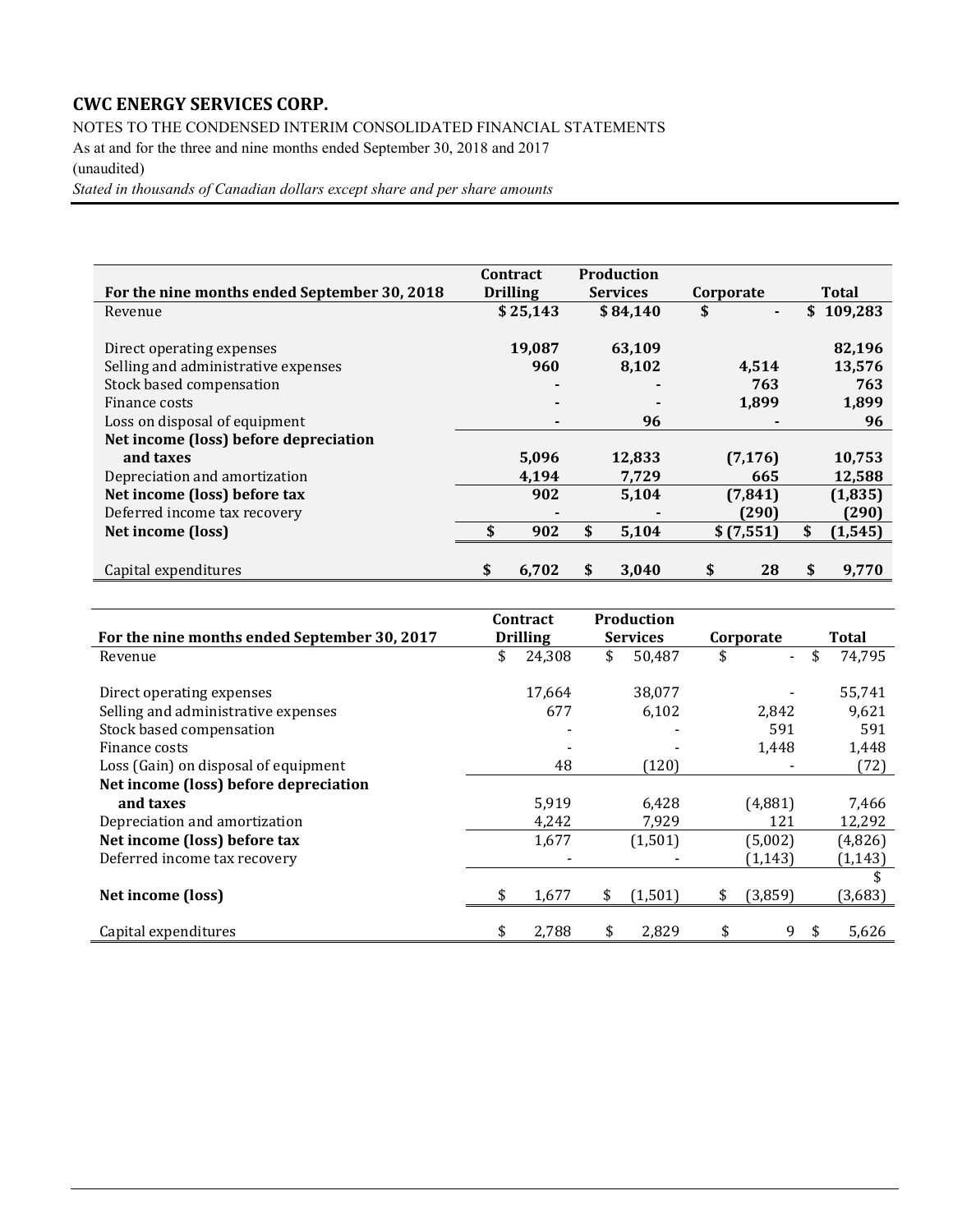NOTES TO THE CONDENSED INTERIM CONSOLIDATED FINANCIAL STATEMENTS As at and for the three and nine months ended September 30, 2018 and 2017 (unaudited)

*Stated in thousands of Canadian dollars except share and per share amounts*

#### **10. Revenue**

Revenue consists of amounts earned from sale of Contract Drilling and Production Services. Production Services includes revenue from service rigs, coil tubing and swabbing rigs.

The transaction terms for drilling services provided by Contract Drilling, are based on standard Canadian Association of Oilwell Drilling Contractors ("CAODC") contracts, whereas transaction terms for Production Services are agreed to on a contract by contract basis by both the Company and customers.

For both Contract Drilling and Production Services, the customer receives benefit from each day of active service and as such the performance obligation. Contract Drilling revenue includes day work revenue, standby revenue, moving revenue and third party revenue. Production Services include hourly work revenue and moving revenue. For both Contract Drilling and Production Services, the customer receives benefit from each day of active services and as such the performance obligation requested to recognize revenue occurs daily based on contract pricing.

The Company's revenue is primarily generated in Western Canada. The customers are oil and natural gas producers and are subject to normal credit risks. The Company routinely assesses the financial strength of its counterparties.

|                            | For the three months ended<br>September 30, |    |        | September 30, | For the nine months ended |        |  |  |
|----------------------------|---------------------------------------------|----|--------|---------------|---------------------------|--------|--|--|
|                            | 2018                                        |    | 2017   | 2018          | 2017                      |        |  |  |
| <b>Contract Drilling</b>   | \$<br>10,634                                | \$ | 10,130 | \$<br>25,143  | \$                        | 24,308 |  |  |
| <b>Production Services</b> |                                             |    |        |               |                           |        |  |  |
| Service and Swabbing Rigs  | 26,822                                      |    | 15,817 | 80,381        |                           | 46,155 |  |  |
| Coil Tubing                | 657                                         |    | 1,226  | 3,759         |                           | 4,332  |  |  |
|                            |                                             |    |        |               |                           |        |  |  |
|                            | 38,113                                      | ¢  | 27,173 | \$<br>109,283 |                           | 74,795 |  |  |

The following table presents the Company's revenue disaggregated by type:

Included in accounts receivable at September 30, 2018 was \$3,826 (December 31, 2017: \$2,322) of accrued revenue for services provided in the month then ended. There have been no significant adjustments for prior period accrued revenue in the current period.

As of September 30, 2018, the Company did not have any sales contracts beyond one year in term.

For the quarter ended September 30, 2018, ten customers comprised 59% of revenue (Year ended December 31, 2017 - 62%) and one customer comprised 21% of revenue (Year ended December 31, 2017 - 21%).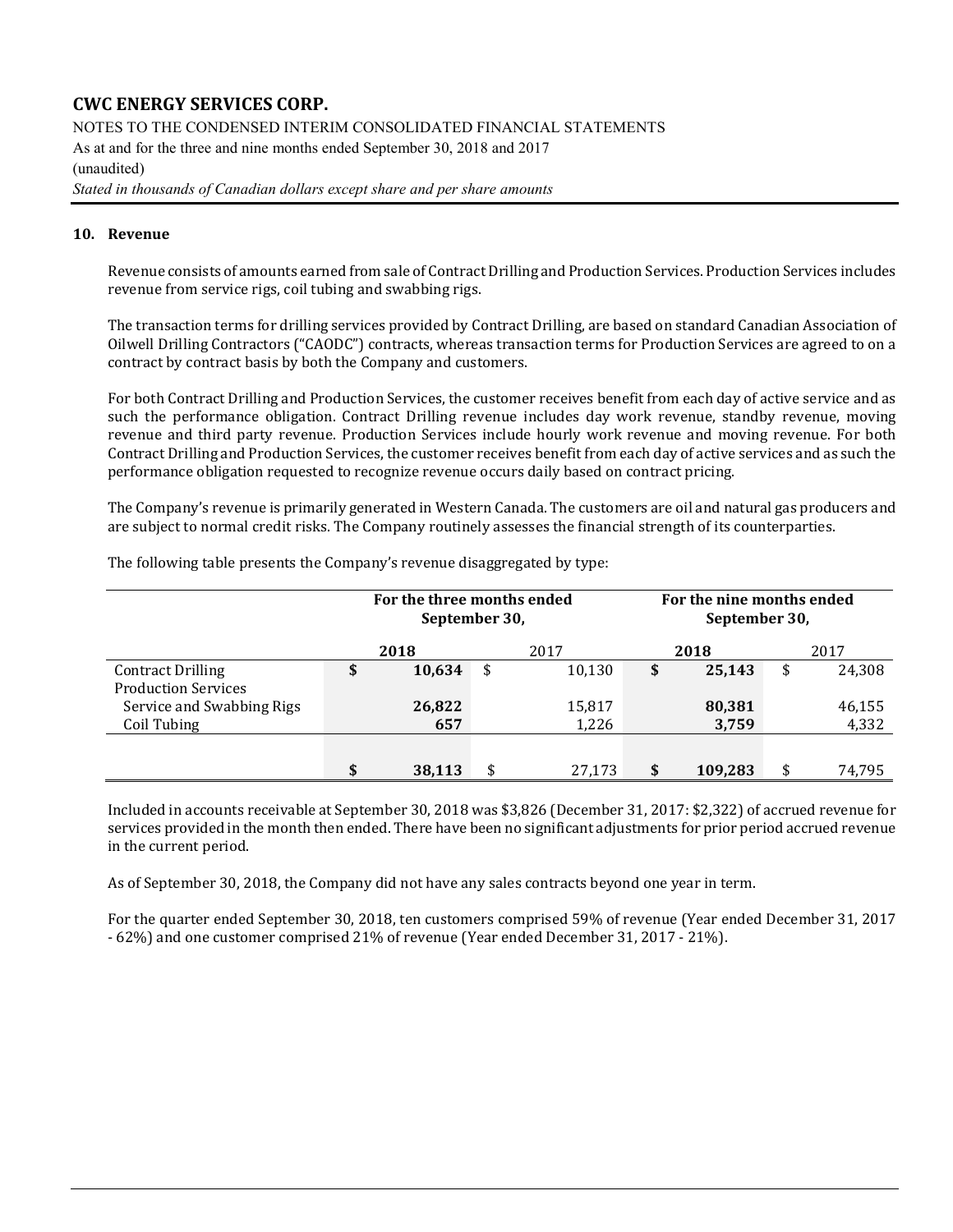NOTES TO THE CONDENSED INTERIM CONSOLIDATED FINANCIAL STATEMENTS

As at and for the three and nine months ended September 30, 2018 and 2017 (unaudited)

*Stated in thousands of Canadian dollars except share and per share amounts*

### **11. Expenses by nature**

| For the three months<br>ended September 30, 2018                                             | Direct<br>operating<br>expenses |     | Selling and<br>administrative<br>expenses | Stock based<br>compensation | Finance<br>costs                  | Depreciation<br>expense | Gain on disposal<br>of equipment | Total            |
|----------------------------------------------------------------------------------------------|---------------------------------|-----|-------------------------------------------|-----------------------------|-----------------------------------|-------------------------|----------------------------------|------------------|
| Personnel expenses                                                                           | \$<br>18,824                    | \$  | $2,656$ \$                                | 241                         | \$<br>$\mathcal{L}_{\mathcal{A}}$ | \$<br>$\sim$            | \$<br>$\blacksquare$             | \$21,721         |
| Third party charges                                                                          | 3,806                           |     |                                           |                             |                                   |                         |                                  | 3,806            |
| Repairs and maintenance                                                                      | 5,316                           |     |                                           |                             |                                   |                         |                                  | 5,316            |
| Other selling and<br>administrative expenses<br>Bad debt expense<br><b>Facility expenses</b> |                                 |     | 914<br>59<br>536                          |                             |                                   |                         |                                  | 914<br>59<br>536 |
| Depreciation expense                                                                         |                                 |     |                                           |                             |                                   | 4.670                   |                                  | 4,670            |
| Finance costs                                                                                |                                 |     |                                           |                             | 616                               |                         |                                  | 616              |
| Gain on disposal of<br>equipment                                                             |                                 |     |                                           |                             |                                   |                         | (57)                             | (57)             |
| Total                                                                                        | \$<br>27,946                    | -\$ | 4,165 \$                                  | 241                         | \$<br>616                         | \$<br>4,670             | \$<br>(57)                       | \$37,581         |

| For the three months<br>ended September 30, 2017 | Direct<br>operating<br>expenses | Selling and<br>administrative<br>expenses | Stock based<br>compensation | Finance<br>costs | Depreciation<br>expense | Gain on disposal<br>of equipment | Total    |
|--------------------------------------------------|---------------------------------|-------------------------------------------|-----------------------------|------------------|-------------------------|----------------------------------|----------|
| Personnel expenses                               | \$<br>14,083                    | \$<br>1,780                               | \$<br>$165$ \$              | $\sim$           | \$                      |                                  | \$16,028 |
| Third party charges                              | 2,831                           |                                           |                             |                  |                         |                                  | 2,831    |
| Repairs and maintenance                          | 3,045                           |                                           |                             |                  |                         |                                  | 3,045    |
| Other selling and                                |                                 |                                           |                             |                  |                         |                                  |          |
| administrative expenses                          |                                 | 862                                       |                             |                  |                         |                                  | 862      |
| Bad debt expense                                 |                                 | 25                                        |                             |                  |                         |                                  | 25       |
| Facility expenses                                |                                 | 492                                       |                             |                  |                         |                                  | 492      |
| Depreciation expense                             |                                 |                                           |                             |                  | 4.512                   |                                  | 4,512    |
| Finance costs                                    |                                 |                                           |                             | 333              |                         |                                  | 333      |
| Gain on disposal of                              |                                 |                                           |                             |                  |                         |                                  |          |
| equipment                                        |                                 |                                           |                             |                  |                         | (114)                            | (114)    |
| Total                                            | \$<br>19,959                    | 3,159                                     | \$<br>$165$ \$              | 333              | 4,512                   | (114)                            | \$28,014 |